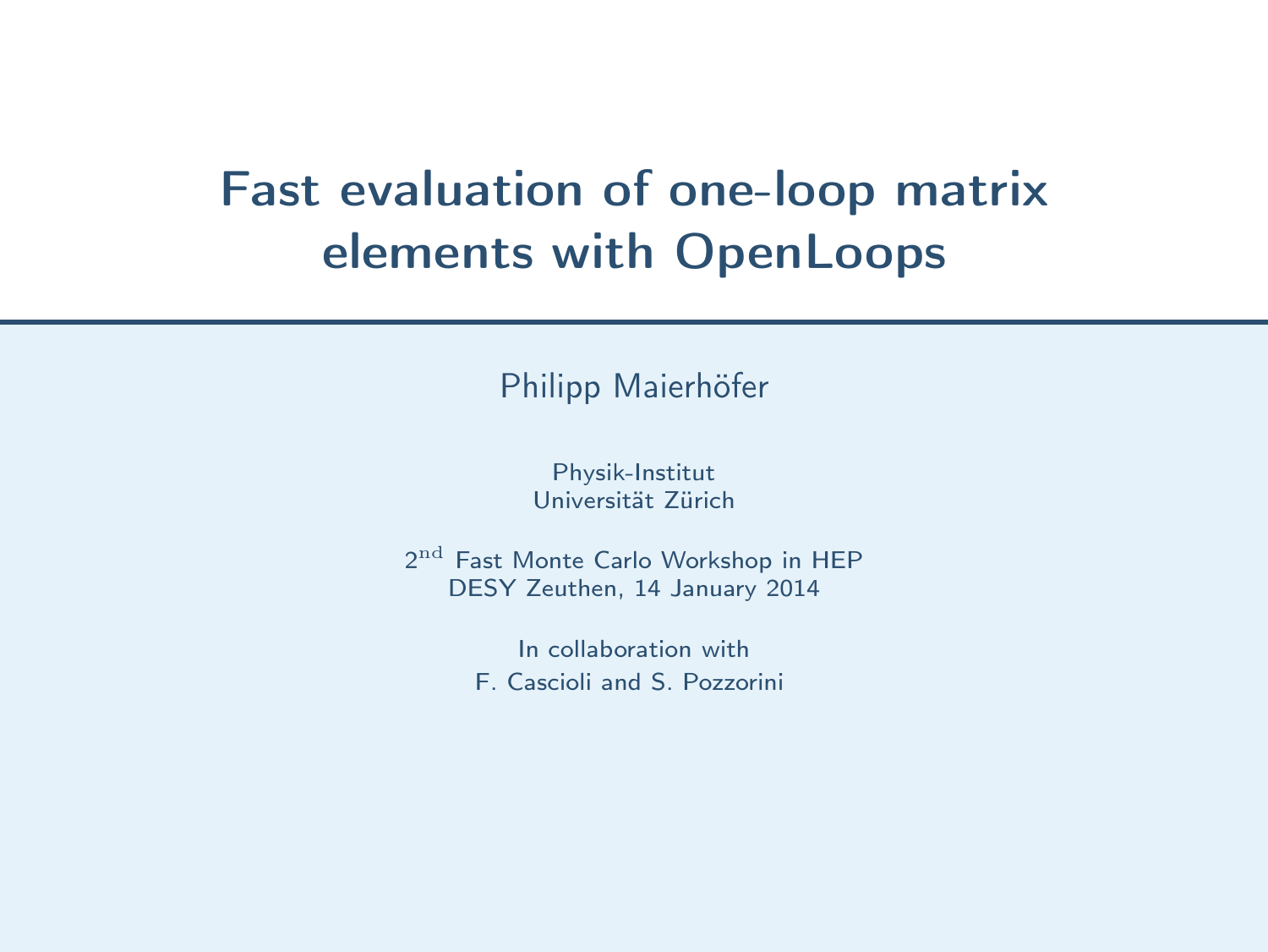**Outline** 



#### **1** [OpenLoops matrix element generator](#page-2-0)

- **[Performance](#page-4-0)**
- **[Numerical Stability](#page-7-0)**

#### 2 [Sherpa+OpenLoops](#page-8-0)

#### **3** [Examples](#page-10-0)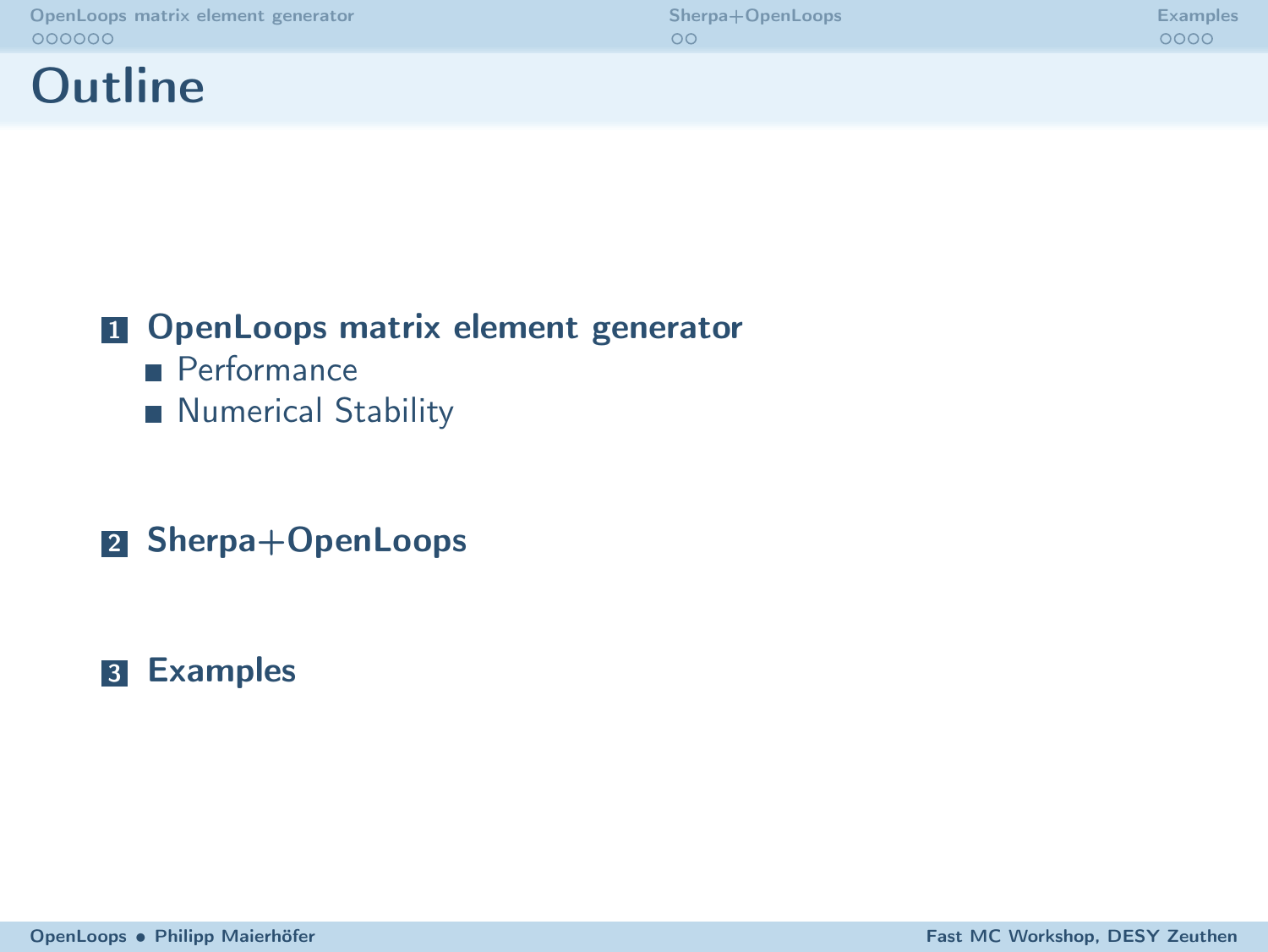$\Omega$ 

<span id="page-2-0"></span>oooo

### **OpenLoops**

To calculate a one-loop amplitude, we start from Feynman diagrams, factorised into colour factors, tensor coefficients, and tensor integrals.

$$
\rho_1
$$
\n
$$
\rho_2
$$
\n
$$
\rho_3
$$
\n
$$
\rho_4 = \mathcal{C} \cdot \sum_{r=0}^R \mathcal{N}_r^{\mu_1 \dots \mu_r} \cdot \int d^d q \frac{q_{\mu_1} \dots q_{\mu_r}}{D_0 D_1 \dots D_{N-1}}
$$

The OpenLoops matrix element generator implements the open loops algorithm for the recursive numerical construction of the coefficients  $\mathcal{N}_{r}^{\mu_{1}...\mu_{r}}$  in 4 dimensions, combined with tensor integral reduction (Collier [Denner, Dittmaier, Hofer]) or, alternatively,

OPP reduction (CutTools [Ossola, Papadopoulos, Pittau],

Samurai [Mastrolia, Ossola, Reiter, Tramontano]).

Universal building blocks: connect vertices and propagators around the loop, factorising the loop momenta.

Now also independently implemented in MadLoop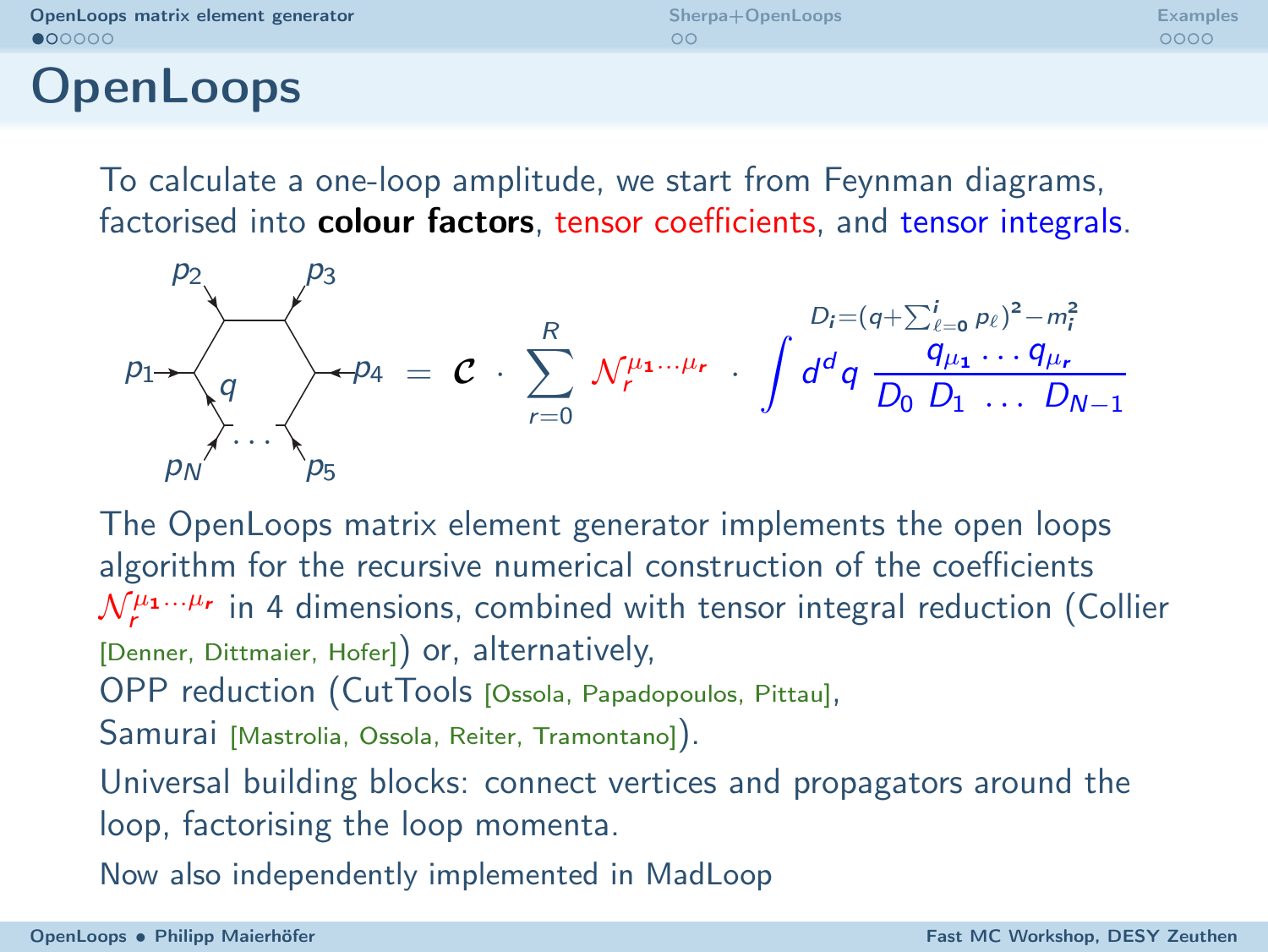## Paradigm shifts in one-loop calculations

#### "Traditional approach"

amplitude  $=$  coefficients  $\otimes$  tensor integrals

Algebraic methods, complexity limited by huge expressions (slow generation, large code), fast evaluation possible

#### "NLO revolution"

amplitude  $=$  trees  $\otimes$  on-shell reduction

loop information is lost and reconstructed by multiple evaluations of tree amplitudes, easy to automate, compact code possible, but slow evaluation and problems with numerical stability

#### "NLO counter revolution"

back to the tensor integral representation (retaining loop information), but construct coefficients by a tree-like numerical recursion, up to 2 orders of magnitude speed-up wrt. "trees ⊗ on-shell" + numerically stable tensor intgeral evaluation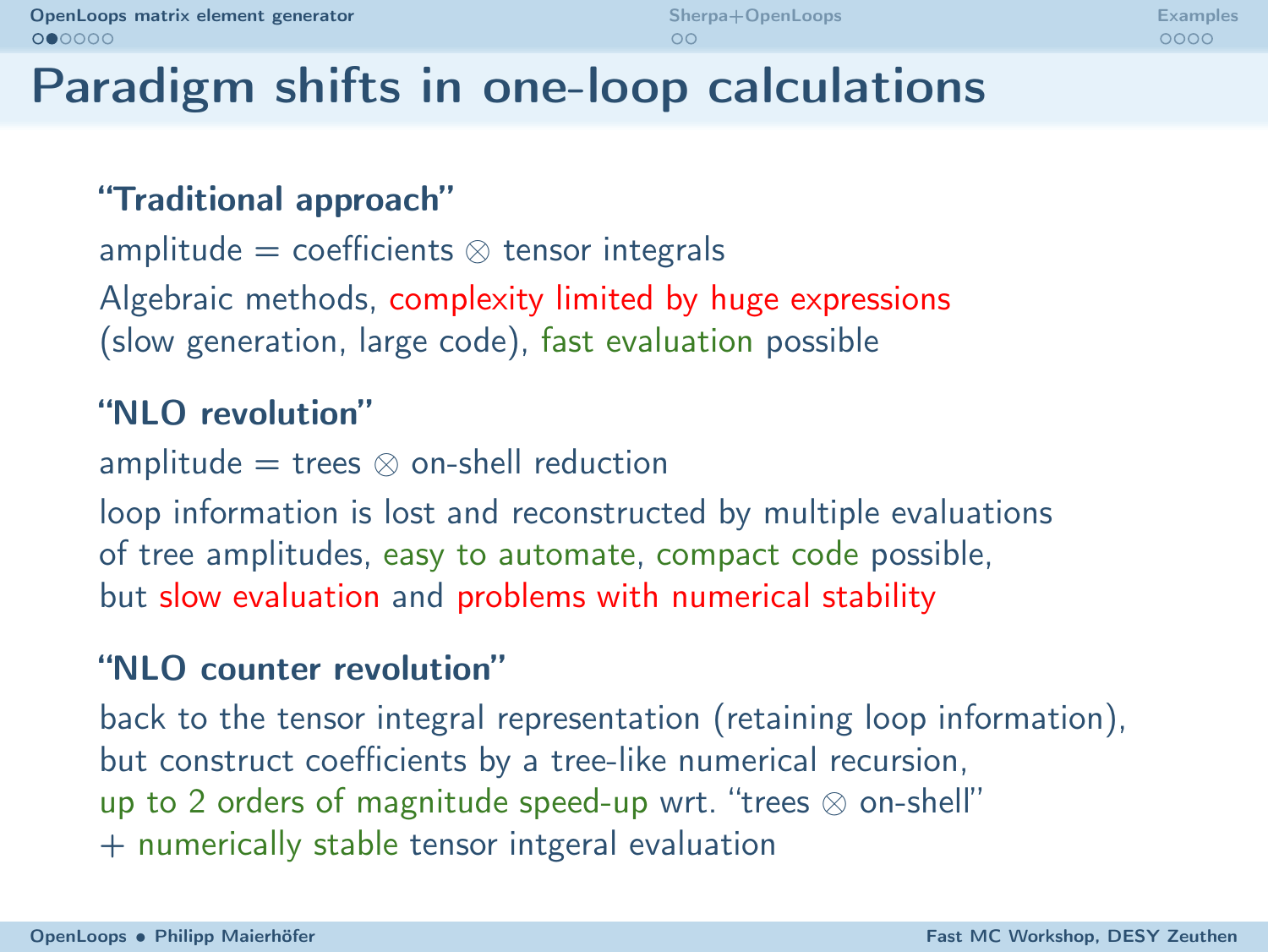### **Performance**

| process                             | diags | size/MB | time/ms    |
|-------------------------------------|-------|---------|------------|
| นนิ $\to t\overline{t}$             | 11    | 0.1     | 0.27(0.16) |
| นนิ $\rightarrow$ $W^+W^-$          | 12    | 0.1     | 0.14       |
| $ud \rightarrow W^+g$               | 11    | 0.1     | 0.24       |
| $ud \rightarrow Zg$                 | 34    |         | 0.75       |
| $gg \to t\overline{t}$              | 44    | 0.2     | 1.6(0.7)   |
| $u\bar{u}\rightarrow t\bar{t}g$     | 114   | 0.4     | 4.8(2.4)   |
| $u\bar{u} \rightarrow W^{+}W^{-}g$  | 198   | 0.4     | 3.4        |
| $u\bar{d} \rightarrow W^+ gg$       | 144   | 0.5     | 4.0        |
| $ud \rightarrow Zgg$                | 408   |         | 17         |
| $gg \to t\overline{t}g$             | 585   | 1.2     | 40(14)     |
| $u\bar{u}\rightarrow t\bar{t}gg$    | 1507  | 3.6     | 134(101)   |
| $u\bar{u} \rightarrow W^{+}W^{-}gg$ | 2129  | 2.5     | 89         |
| $u\bar{d} \rightarrow W^+ggg$       | 1935  | 4.2     | 120        |
| $ud \rightarrow Zggg$               | 5274  |         | 524        |
| $gg \rightarrow t$ tgg              | 8739  | 16      | 1460(530)  |

Measured on an i7-3770K (single thread) with gfortran 4.8 -O0, dynamic (ifort static ∼30% faster), tensor integral reduction with Collier.

Colour and helicity summed.

W production includes leptonic decays and nonresonant contributions.

<span id="page-4-0"></span> $t\bar{t}$  production numbers in brackets are for massless decays.

 $2 \rightarrow 4$  runtime range: 10 ms (6 quarks) – 2 s (6 gluons)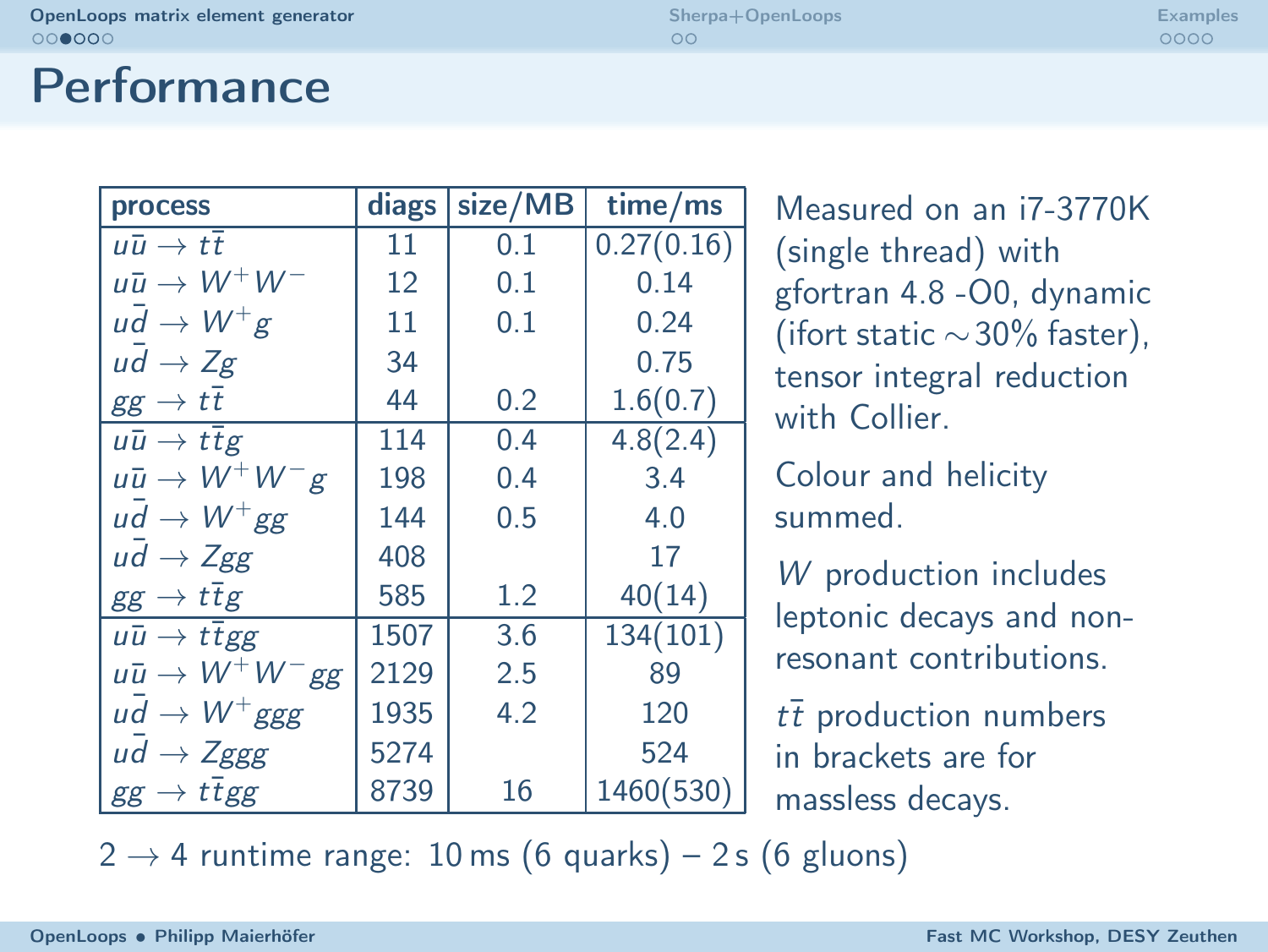$\Omega$ 

oooo

### Scaling behaviour of runtimes



Upper frame: runtime of a colour and helicity summed matrix element using tensor integrals. Lower frame: ratio of the runtime using OPP and tensor integrals. almost linear behaviour with the number of diagrams.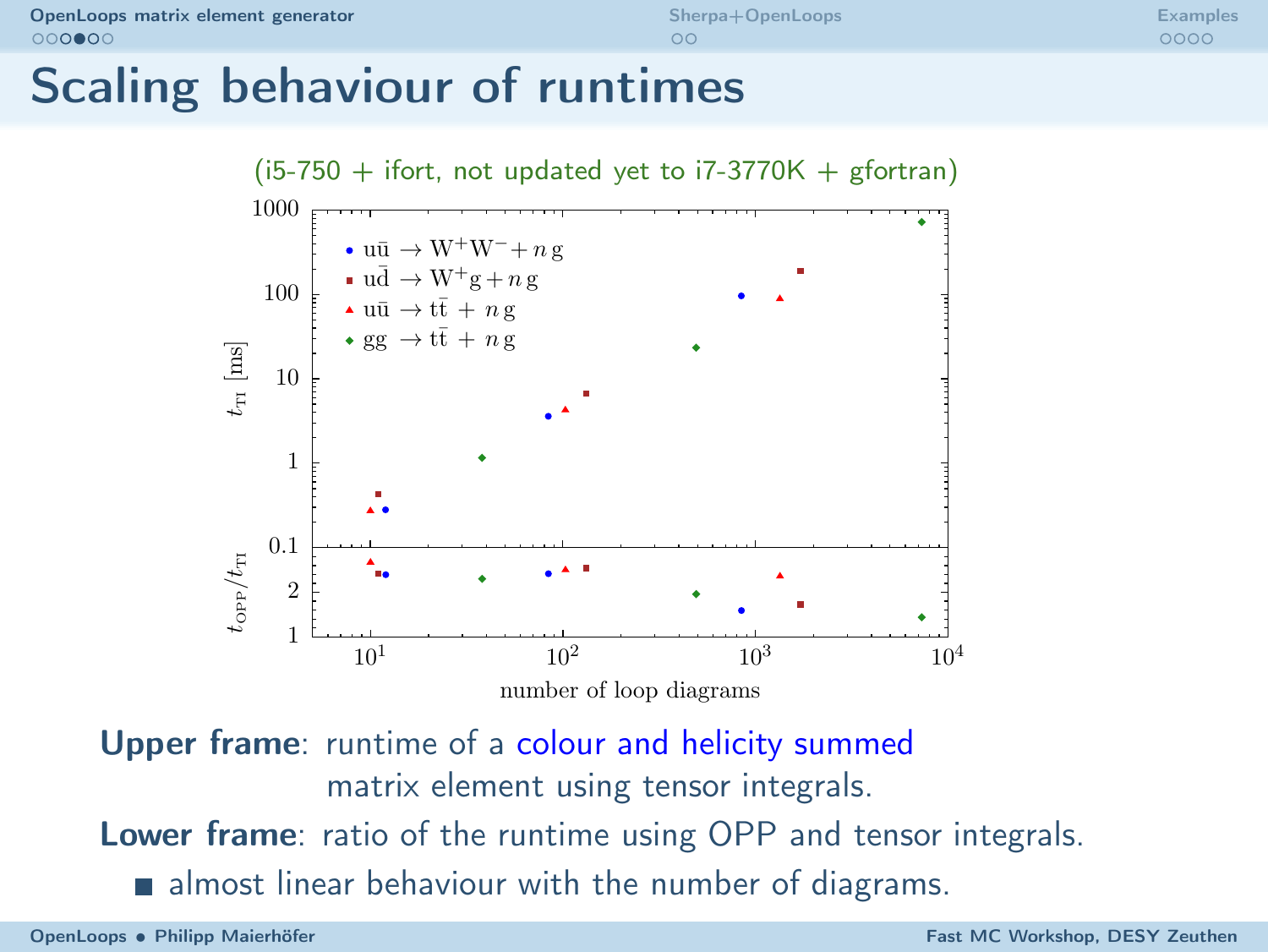[OpenLoops matrix element generator](#page-2-0) and the [Sherpa+OpenLoops](#page-8-0) [Examples](#page-10-0)<br>  $\bigcirc \bigcirc \bigcirc \bigcirc \bigcirc \bigcirc$ 

 $\Omega$ 

oooo

## Helicity sums

single helicity: time for tensor reduction  $\gg$  time for coefficients full helicity sum: time for tensor reduction  $\approx$  time for coefficients



fractions of total runtime for scalar integrals, tensor reduction, coefficients

Full helicity sums cost only a factor  $\sim$  2

Runtime fractions suggest limited potential for algorithmic improvements.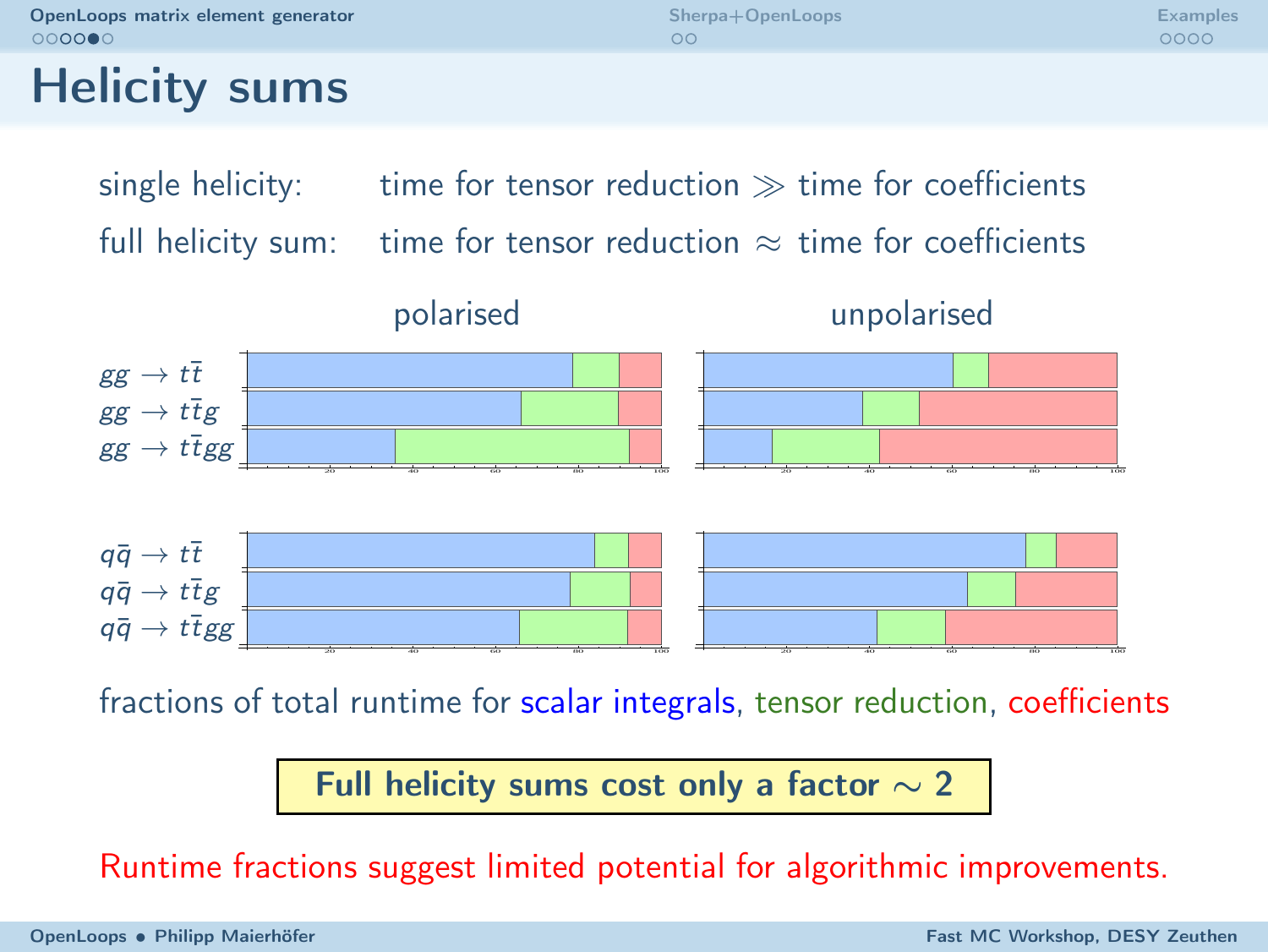# Numerical Stability

numerical precision using tensor integrals in double precision

11-15 digits on average, 1 permille with  $<$ 5 digits in the worst  $2 \rightarrow 4$  case for well separated particles



- Numerically stable in double precision almost everywhere.
- "Suspicious" points are detected on-the-fly and rescued if possible.
- Critical kinematics: decaying particles can be aligned with the beam: in  $pp \rightarrow \ell \ell \nu \nu j$  a fraction of  $O(10^{-4} \text{--}10^{-5})$  of the points is unstable.

 $\Omega$ 

In NNLO real-virtual corrections, MC integration in soft regions is stable down to  $10^{-4}\sqrt{s}$  in double precision.

<span id="page-7-0"></span>oooo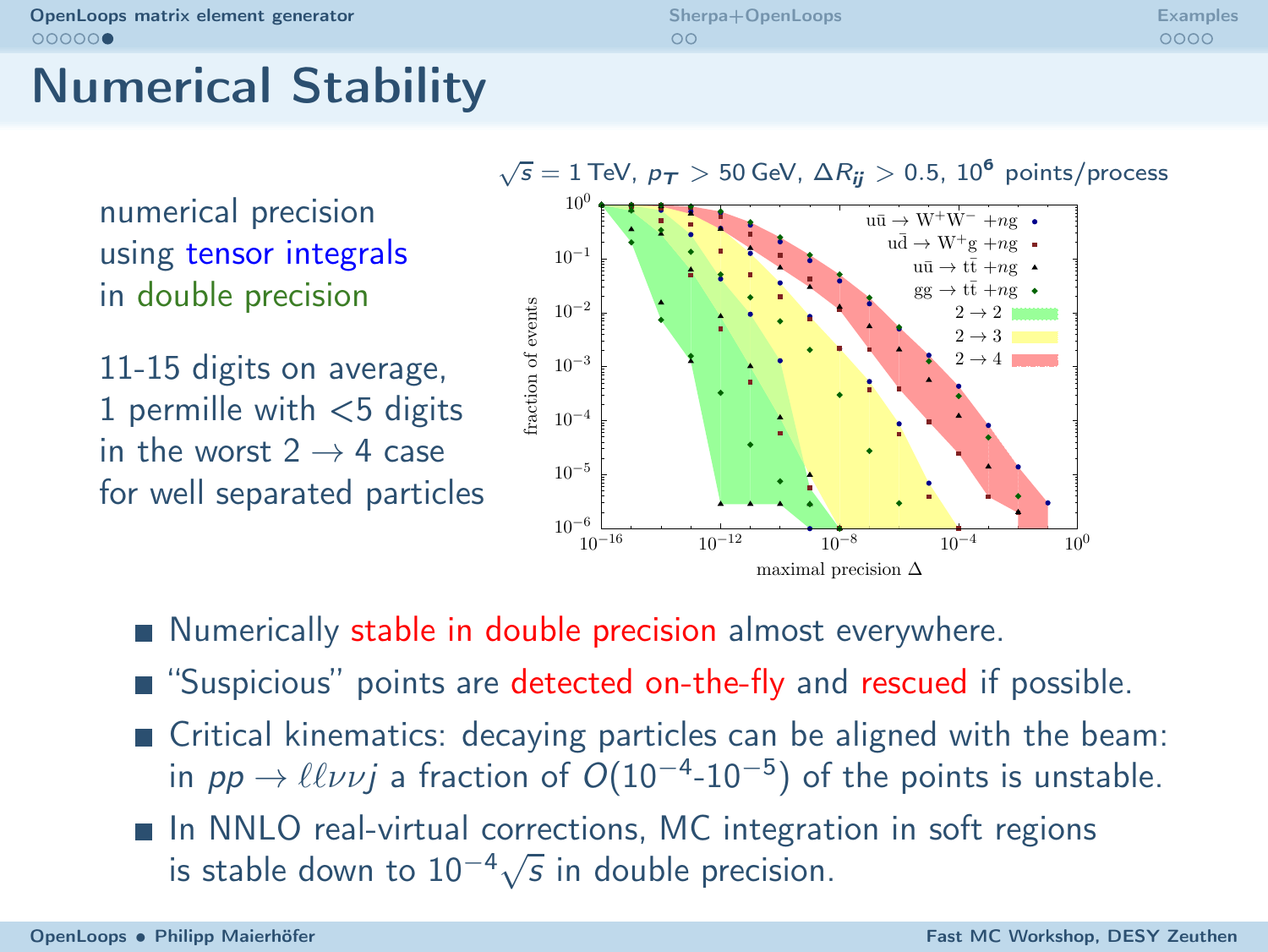$\bullet$ 

<span id="page-8-0"></span>oooo

## Sherpa+OpenLoops

#### Full automation of NLO simulations:

combine OpenLoops with Monte Carlo event generators.

Tool of choice: **Sherpa** [Gleisberg et al. '09], provides

- $\blacksquare$  IR subtraction, real emission, phase space integration
- parton shower and MC@NLO matching [Höche, Krauss, Schönherr, Siegert '12]
- MEPS@NLO multi-jet merging [Höche, Krauss, Schönherr, Siegert '13]
- $\blacksquare$  Hadronisation, underlying event, ...

Sherpa+OpenLoops is steered by standard Sherpa runcards, matrix element generation is completely transparent to the user.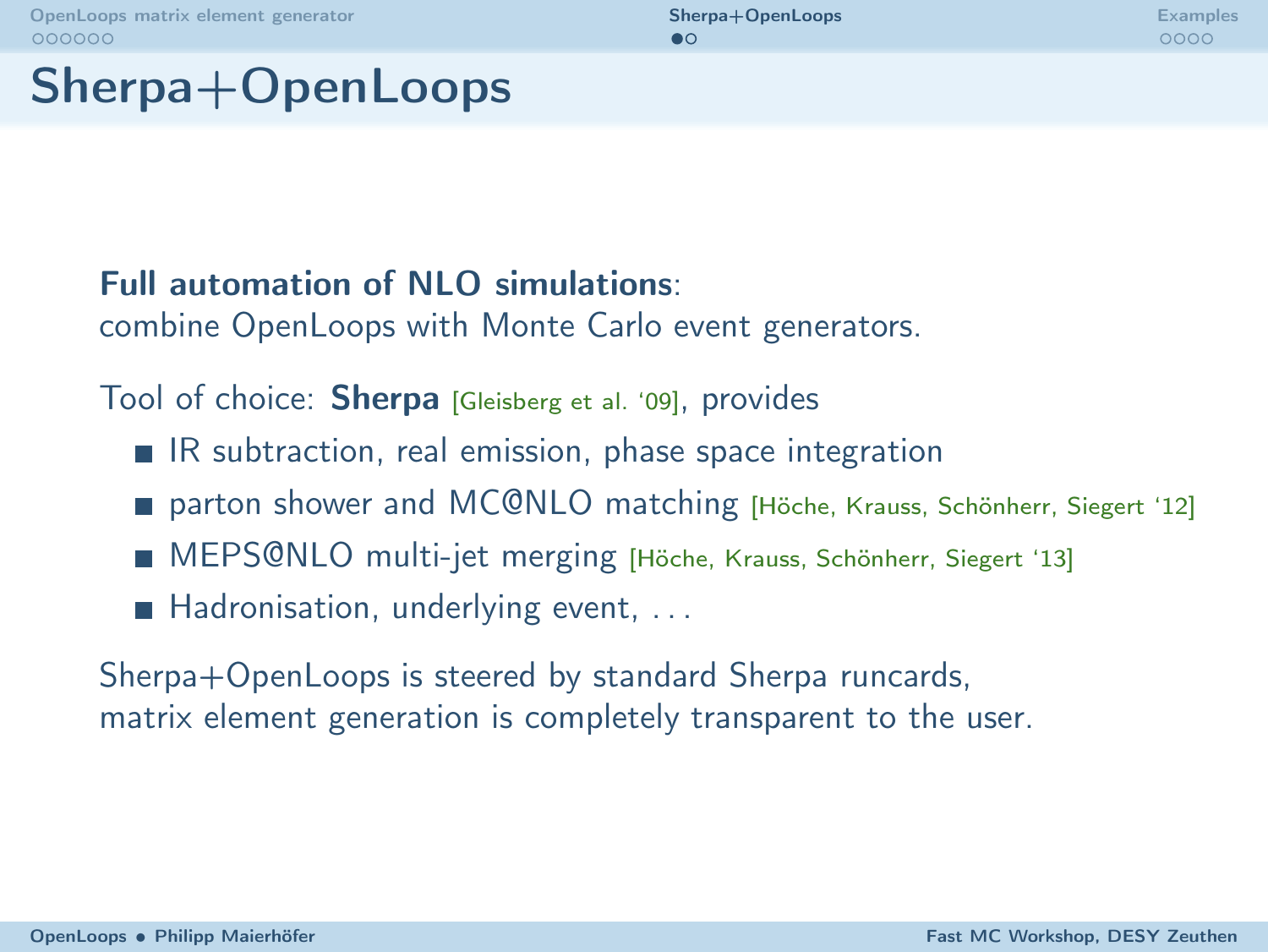# Process libraries for ATLAS and CMS

The Sherpa-OpenLoops interface is included in the recent Sherpa 2.0 release.

■ Libraries for a wide range of processes are available to the ATLAS and CMS Monte Carlo working groups.

| W / Z                                        | $\sim$               | iets  | HQ pairs                         | single-top  | <b>Higgs</b>                     |
|----------------------------------------------|----------------------|-------|----------------------------------|-------------|----------------------------------|
| $V + 3i$                                     | $\gamma + 3i$        | 3(4)j | $t\overline{t}+1i$               | $tb+1i$     | $(H + 2i)$                       |
| $VV + 1(2)j$                                 | $\gamma\gamma+1(2)j$ |       | $t\bar{t}V+0(1)j$                | $t + 1(2)j$ | $VH + 1i$                        |
| $\rightarrow VV + 1j V\gamma + 1(2)j $<br>gg |                      |       | $ b\bar{b}V + 0(1)j tW + 0(1)j $ |             | tŦH                              |
| $VVV + 0(1)j$                                |                      |       |                                  |             | $\rightarrow$ Hqq + 0(1)j<br>.aq |

- $\blacksquare$  Validated process-by-process ( $> 100$  partonic channels).
- All contributing 1-loop diagrams, full colour.
- $\blacksquare$  Off-shell leptonic W/Z decays (complex masses).

Please give us your feedback, we'll be happy to assist if any problems occur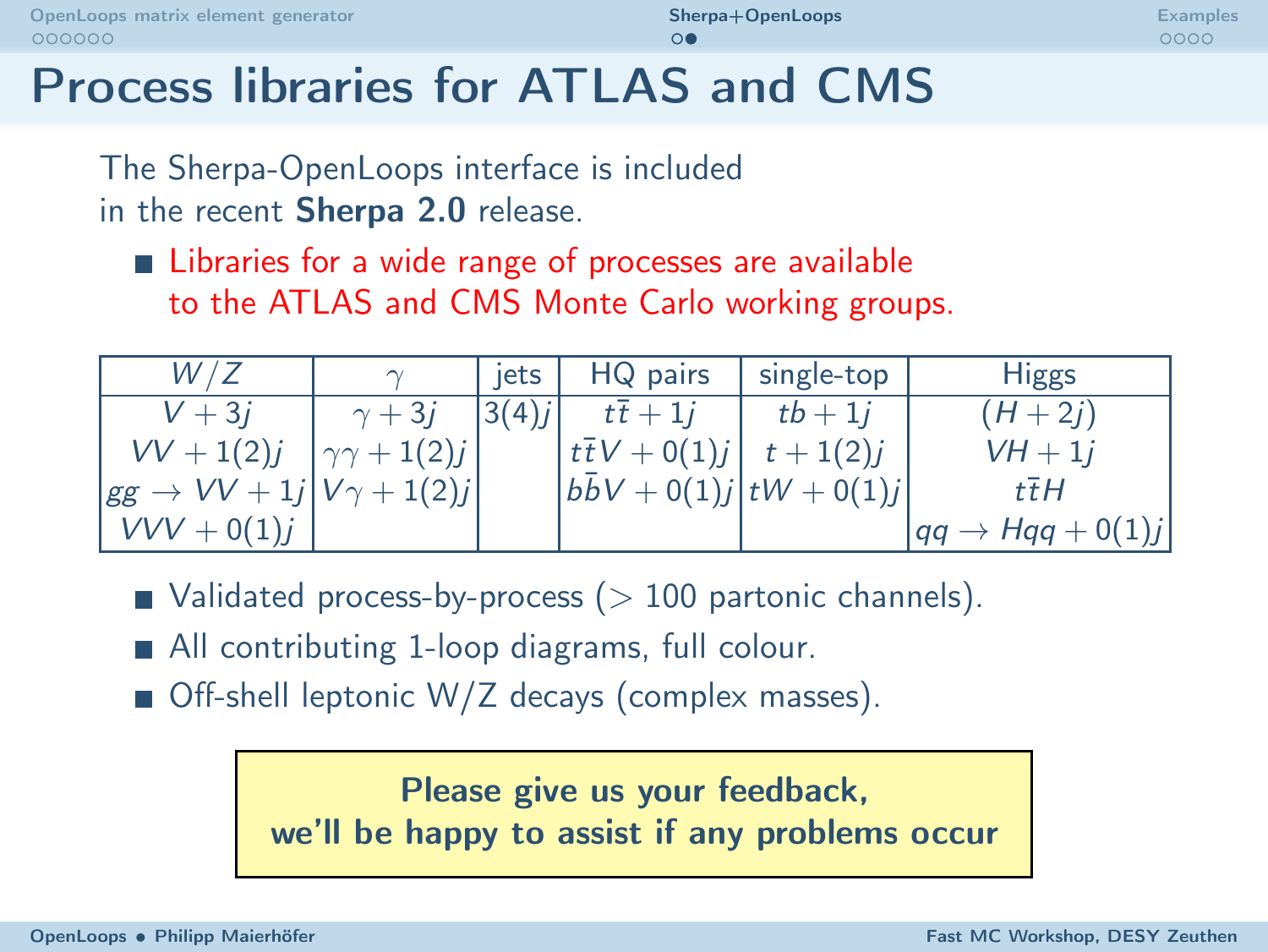$0000$ 

# Example 1:  $t\bar{t}H(\rightarrow b\bar{b})$  backgrounds

### MC@NLO matching for  $t\bar{t}b\bar{b}$ with massive b quarks

[Cascioli, PM, Moretti, Pozzorini, Siegert '13]

- Background to  $t\bar{t}H(\rightarrow b\bar{b})$
- Signal/background  $\sim 10\%$
- $m_b$  regulates collinear singularities; NLO description of collimated  $b\bar{b}$ pairs (previously  $t\bar{t}g$  + PS  $g \to b\bar{b}$ )
- $\blacksquare$  MC@NLO:  $>$  30% effect in the signal region  $(m_{b\bar{b}} > 100 \,\text{GeV})$
- **MC@NLO** excess disappers when  $g \rightarrow b \bar{b}$  PS splittings are disabled  $\rightarrow$  important effect of second splitting

with massless b quarks: [Bredenstein, Denner, Dittmaier, Pozzorini '08, '09, '10; Bevilacqua, Czakon, Papadopoulos, Pittau, Worek '09]



<span id="page-10-0"></span>Mass of first two b-jets (ttbb cuts)

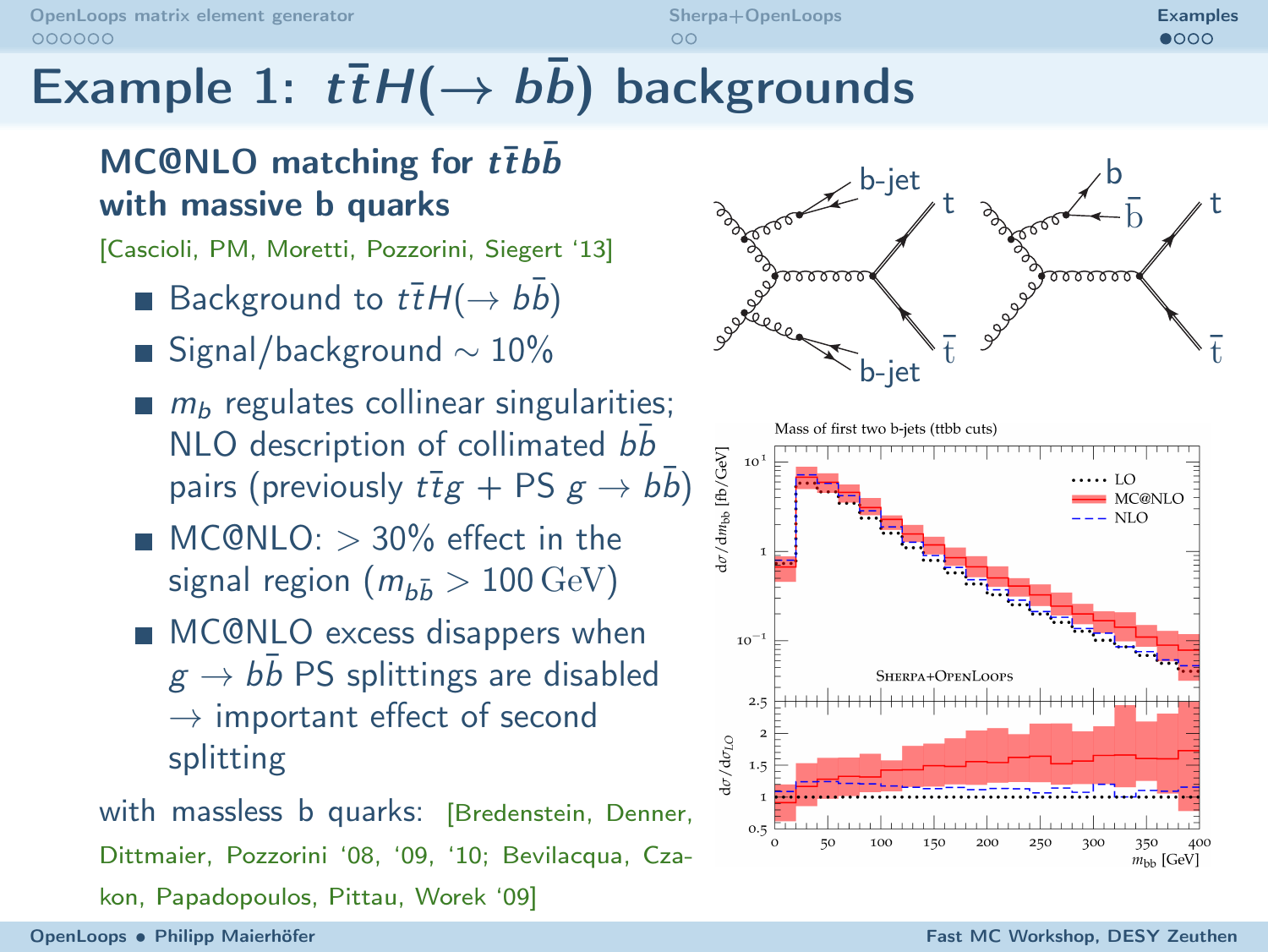$\circ$ 

 $0000$ 

### Example 2:  $WW + 0.1$  jets

[Cascioli, Höche, Krauss, P. M., Pozzorini, Siegert] Background to  $H \to WW^*$  in exclusive jet bins. Study the impact of parton shower,  $loop<sup>2</sup>$ , and jet merging. Exclusive observables, jet vetoes  $\rightarrow$  need resummation. MEPS@NLO: NLO accurate in 0- and 1-jet bin.



OpenLoops • [Philipp Maierhöfer](#page-0-0) Fast MC Workshop, DESY Zeuthen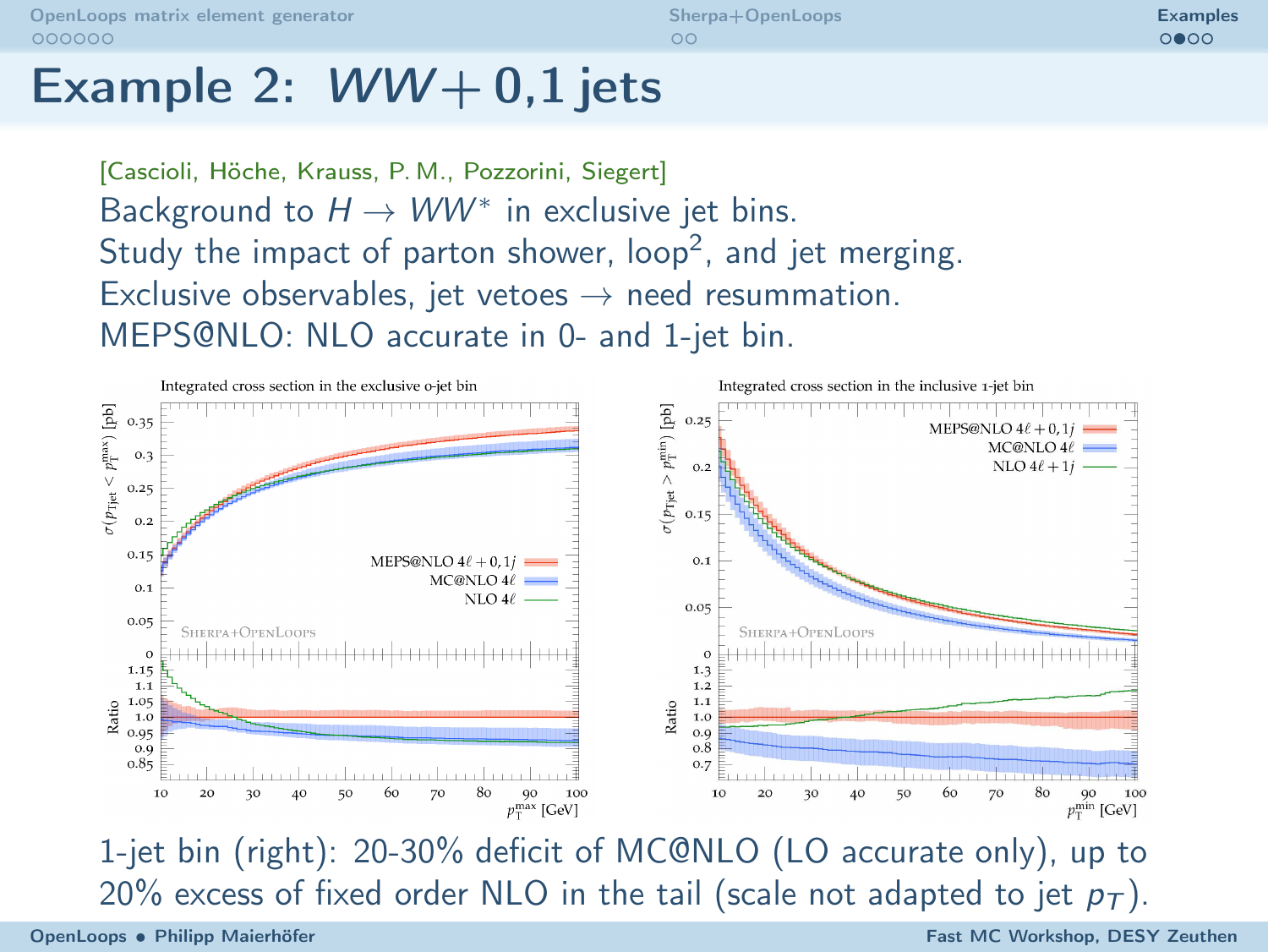റററെ

At loop<sup>2</sup>-level the gluon fusion channel  $gg \to 4\ell$  opens, a finite and gauge invariant subset of NNLO contributions. Sizable contribution in the signal region. Parton shower introduces  $gq/g\bar{q}/q\bar{q}$  channels via  $g \to q\bar{q}$  splittings



 $\rightarrow$  must be included in matrix elements for consistent merging.

Loop<sup>2</sup> introduces genuine NNLO shape distorsions  $\rightarrow$  use to estimate extrapolation uncertainties from control to signal region (cannot be done by scale variations).

| $ \sigma_S/\sigma_C  $ | <b>NLO</b> | <b>MC@NLO</b>                                                                                                                                                                                                                  | <b>MEPS@NLO</b> | MEPS@NLO+LOOP <sup>2</sup> $ \delta_{S/C} $            |           |
|------------------------|------------|--------------------------------------------------------------------------------------------------------------------------------------------------------------------------------------------------------------------------------|-----------------|--------------------------------------------------------|-----------|
|                        |            | 0-jets $\left[0.615\begin{array}{l} -0.1\%\\-0.1\% \end{array}\right]0.622\begin{array}{l} -0.7\%\\+0.1\% \end{array}\right]0.624\begin{array}{l} +0\%\\-0.3\% \end{array}\left 0.5\right]$                                    |                 | $-0.3\% + 0.2\%$<br>1 0.632 $^{-0.5\%}_{+0.5\%}$ +0.3% | 1.3%      |
|                        |            | 1-jet $\begin{array}{ l c c c c c c c }\n\hline\n1-\text{jet} & 0.339 & +1.4\% & 0.326 & -2.3\% & +1.2\% & 0.331 & +0.5\% & +1.5\% \\ \hline\n-3.4\% & 0.326 & -0.1\% & +0.1\% & 0.331 & -2.1\% & -0\% \\ \hline\n\end{array}$ | $+0.5\% +1.5\%$ | $-0.4\% + 1.8\%$<br>0.338<br>$-1.8\% + 0.1\%$          | $ 2.1\% $ |